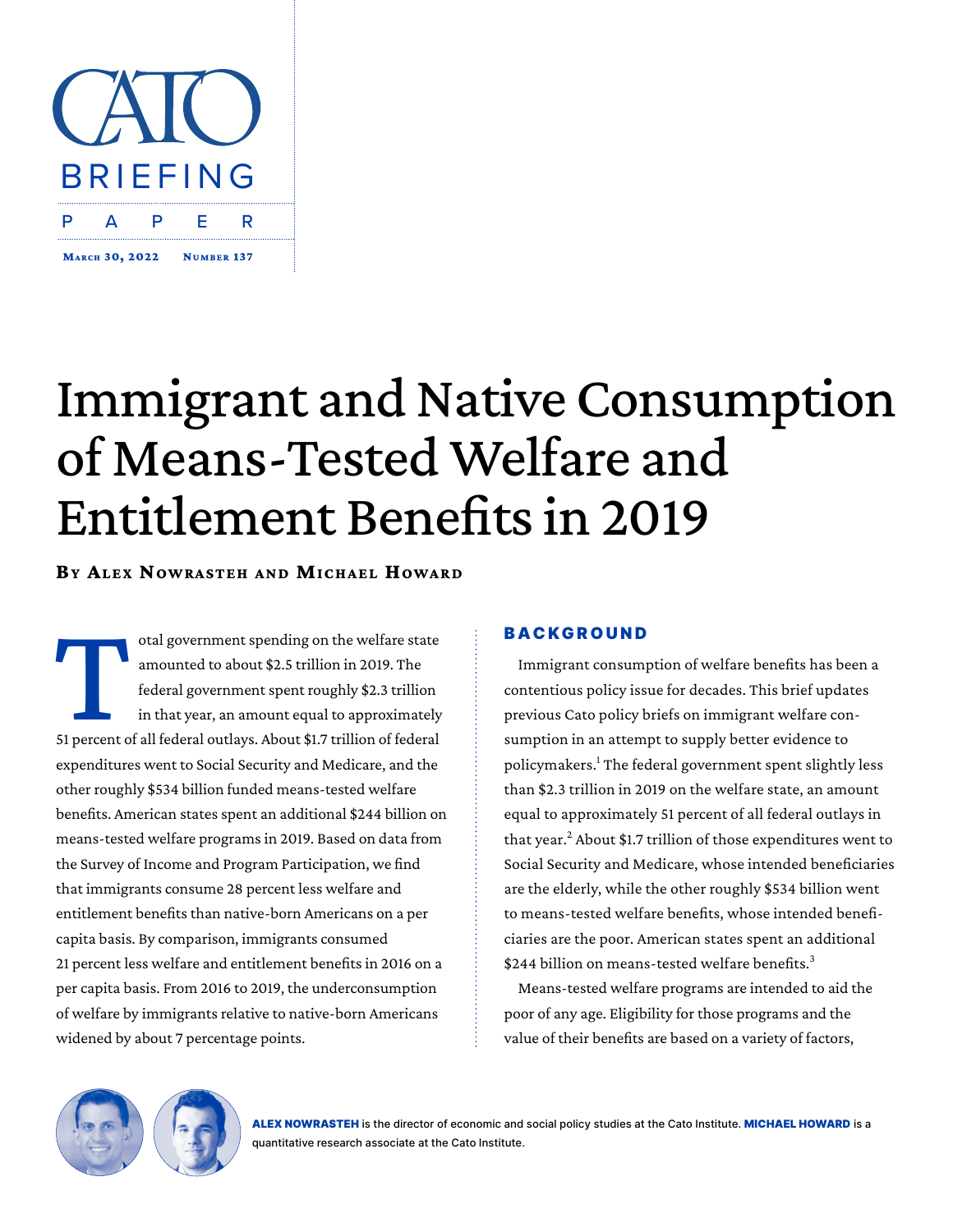including the recipient's immigration status, income, and employment. For the purposes of this brief, means-tested programs include Medicaid, the Supplemental Nutrition Assistance Program (SNAP), Supplemental Security Income (SSI), Temporary Assistance for Needy Families (TANF), and the Special Supplemental Nutrition Program for Women, Infants, and Children (WIC).

Entitlement programs are intended to aid the elderly, and age is the primary eligibility requirement for entitlements. The value of taxes paid into the program and the number of years worked by the recipient also affect eligibility and the value of benefits. For the purposes of this brief, Medicare and Social Security benefits are entitlement programs. Social Security benefits include self-benefits and benefits on behalf of children. The Census Bureau's 2020 Survey of Income and Program Participation (SIPP) doesn't survey every welfare or entitlement program, but the programs that it does survey are responsible for more than 92 percent of American welfare state spending.<sup>4</sup>

## METHODOLOGY AND DATA SOURCES

This brief uses Wave 1 microdata from the SIPP. The SIPP is a household-based survey constructed from a series of national panels that represent samples interviewed over a multiyear period, providing information on the relationship between household income, participation in government programs, and household demographic data.<sup>5</sup> Wave 1 of the 2020 SIPP covers the usage rates and dollar values of meanstested welfare and entitlement programs from January to December 2019. Population data come from the Current Population Survey (CPS).<sup>6</sup> This brief uses nearly identical methodology and data sources as our previous brief, ["Immi](https://www.cato.org/publications/immigration-research-policy-brief/immigrant-native-consumption-means-tested-welfare)[grant and Native Consumption of Means-Tested Welfare](https://www.cato.org/publications/immigration-research-policy-brief/immigrant-native-consumption-means-tested-welfare)  [and Entitlement Benefits in 2016](https://www.cato.org/publications/immigration-research-policy-brief/immigrant-native-consumption-means-tested-welfare)."<sup>7</sup>

There are several steps to calculate the value of per capita welfare consumption for both immigrants and native-born Americans. The first step involves using the appropriate survey questions in the SIPP to calculate the dollar amount spent per capita on welfare used by immigrants and native-born Americans. To reduce bias in point estimates, we use the provided survey weights in this step. Second, we use the SIPP population data and the estimates from step one to calculate the total amount of welfare used by

each program. Third, we calculate the weighted proportion of all welfare benefits used by immigrants and native-born Americans by age group. Fourth, to adjust for underreporting of welfare consumption, we multiply the weighted proportion in step three by the actual budget outlays for welfare programs in 2019 according to the U.S. budget and state welfare spending on the same programs.<sup>8</sup> Underreporting welfare consumption is a major problem in all surveys.<sup>9</sup> In this brief, we also include state welfare expenditures on these programs to provide a fuller picture of the welfare state. As a result of our addition of state welfare expenditures, the dollar amounts in the tables and figures are not directly comparable with earlier Cato briefs on this topic for Medicaid, SSI, and TANF.<sup>10</sup> Step four assumes that native-born Americans and immigrants in each age group underreport welfare consumption at the same rate. The fifth and final step is to divide the product from step four by the real 2019 population of native-born Americans and immigrants as reported by the CPS. The result is the per capita welfare cost for immigrants and native-born Americans for each welfare and entitlement program.

There are several nuances in welfare program eligibility in the SIPP data set that must be understood to make sense of the results. Program eligibility and the value of benefits received are based on the unit of assistance, which is either the individual or the household. Individuals are the unit of assistance for Medicaid, SSI, Social Security benefits, and Medicare. The household is the unit of assistance for WIC, TANF, and SNAP. The SIPP data set does not allow us to divide the welfare benefits legally received by the members of a household for programs with a household unit of assistance. We therefore divide the benefits from WIC, TANF, and SNAP equally across all members of the household.

Other studies evaluating immigrant welfare participation and consumption use the household as the unit of analysis for all programs.<sup>11</sup> We dispute this approach, as many spouses and children of immigrants are native-born Americans. Counting native-born welfare consumption as immigrant consumption improperly inflates estimates of immigrant welfare use and deflates native-born consumption. Moreover, this approach reduces usage rates and benefit levels for means-tested welfare and entitlement programs that have an individual unit of assistance.<sup>12</sup> A rule by the Trump administration's Department of Homeland Security firmly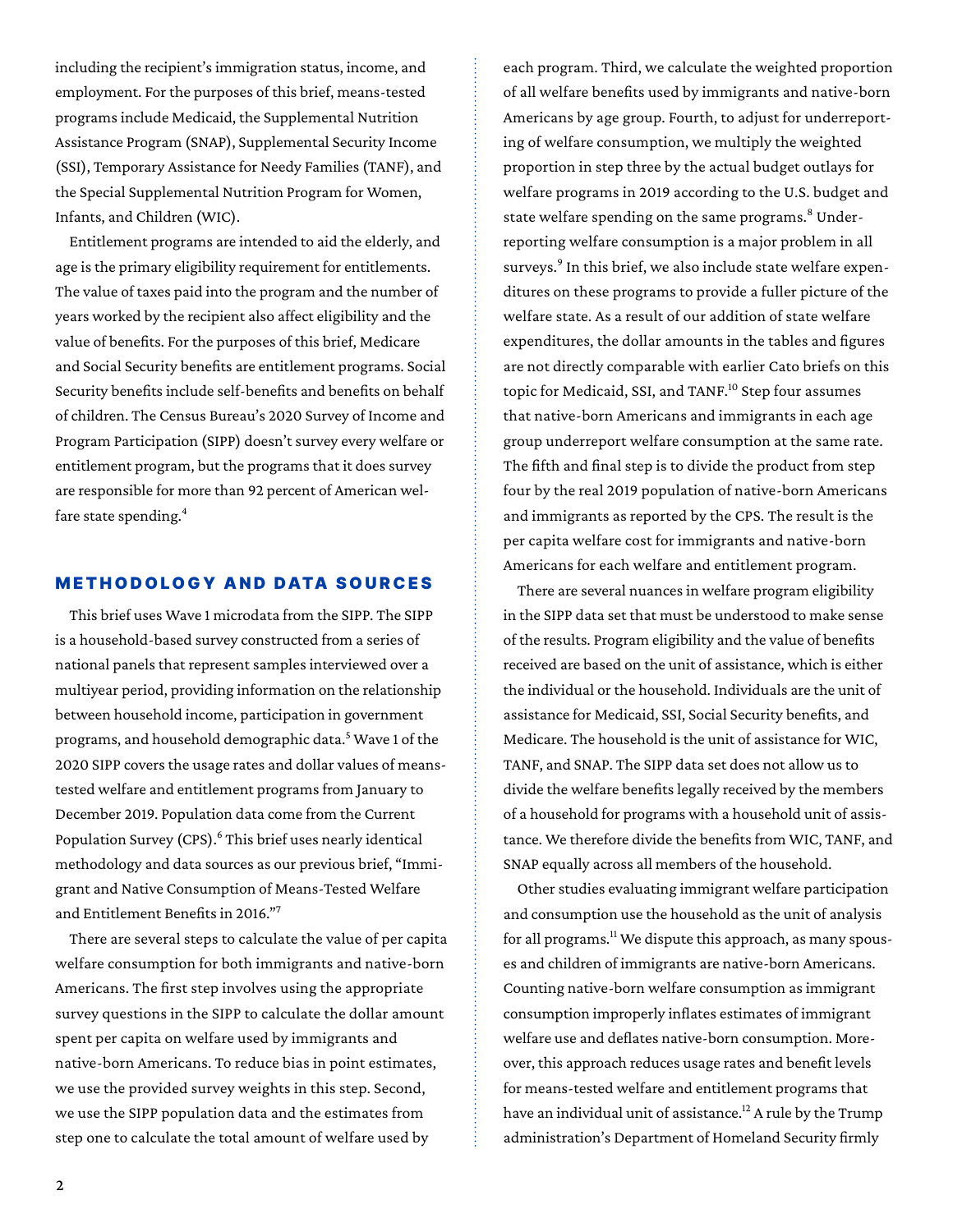sides with our preferred measure of using an individual unit of assistance rather than the flawed household approach.<sup>13</sup>

Because the SIPP does not record the dollar amount of Medicaid and Medicare benefits expended per user, we rely on the total expenditure numbers from the Centers for Medicare and Medicaid Services to calculate the per-user expenditure rate. We first identify individuals who reported Medicare and/or Medicaid coverage in 2019 in the SIPP data. From these, we then identify the individuals who reported consuming health care services that account for most health care expenditures: hospital stays, prescription medication use, and physician visits. $14$  We assign these individuals the reported per-enrollee expenditure amount for 2019.

## RESULTS

Figure 1 shows the average per capita welfare costs by program for all native-born Americans and all immigrants. The average value of welfare benefits per immigrant was \$5,778 in 2019, about 28 percent less than the \$8,012 average value of welfare benefits per native-born American. The average native-born American consumed more than

the average immigrant for all welfare programs covered by the SIPP other than WIC, where immigrants consumed \$2 more on average than natives.<sup>15</sup> In all calculations, tables, and figures, TANF includes state maintenance of effort expenditures, which are funds that state governments are required to spend on benefits and services for needy families each year to qualify for federal TANF funding. SSI expenditures also include federally administered state supplementation. Because SIPP data do not distinguish between use of federal and state funds, these inclusions produce more-accurate estimates.

On the welfare program level, immigrants consume less welfare than native-born Americans in all cases except for the cheapest program of WIC. In 2019, immigrants consumed 13.3 percent less Medicaid than native-born Americans on a per capita basis compared with 2016, when immigrants consumed 10.8 percent more than native-born Americans. For SSI, immigrants consumed 21.4 percent more than nativeborn Americans in 2016. In 2019, immigrants consumed 6.3 percent less SSI than native-born Americans. WIC is the only program where immigrants now consume more than native-born Americans in 2019 compared with 2016.

#### Figure 1

Average per capita welfare cost by program for native-born Americans and immigrants, 2019



Sources: 2020 Survey of Income and Program Participation Users' Guide (Washington: Department of Commerce, October 2021); national health expenditure accounts in "Historical," National Health Expenditure Data, Centers for Medicare and Medicaid Services; Department of Agriculture, FY 2020 Budget Summary; "Federal Benefit Rates, Total Annual Payments, and Total Recipients," SSI Annual Statistical Report, 2019 (Washington: Social Security Administration, August 2020), p. 13; and Sarah Flood et al., "Current Population Survey: Version 9.0," Integrated Public Use Microdata Series (Minneapolis: University of Minnesota, 2021), https://doi.org/10.18128/D030.V9.0.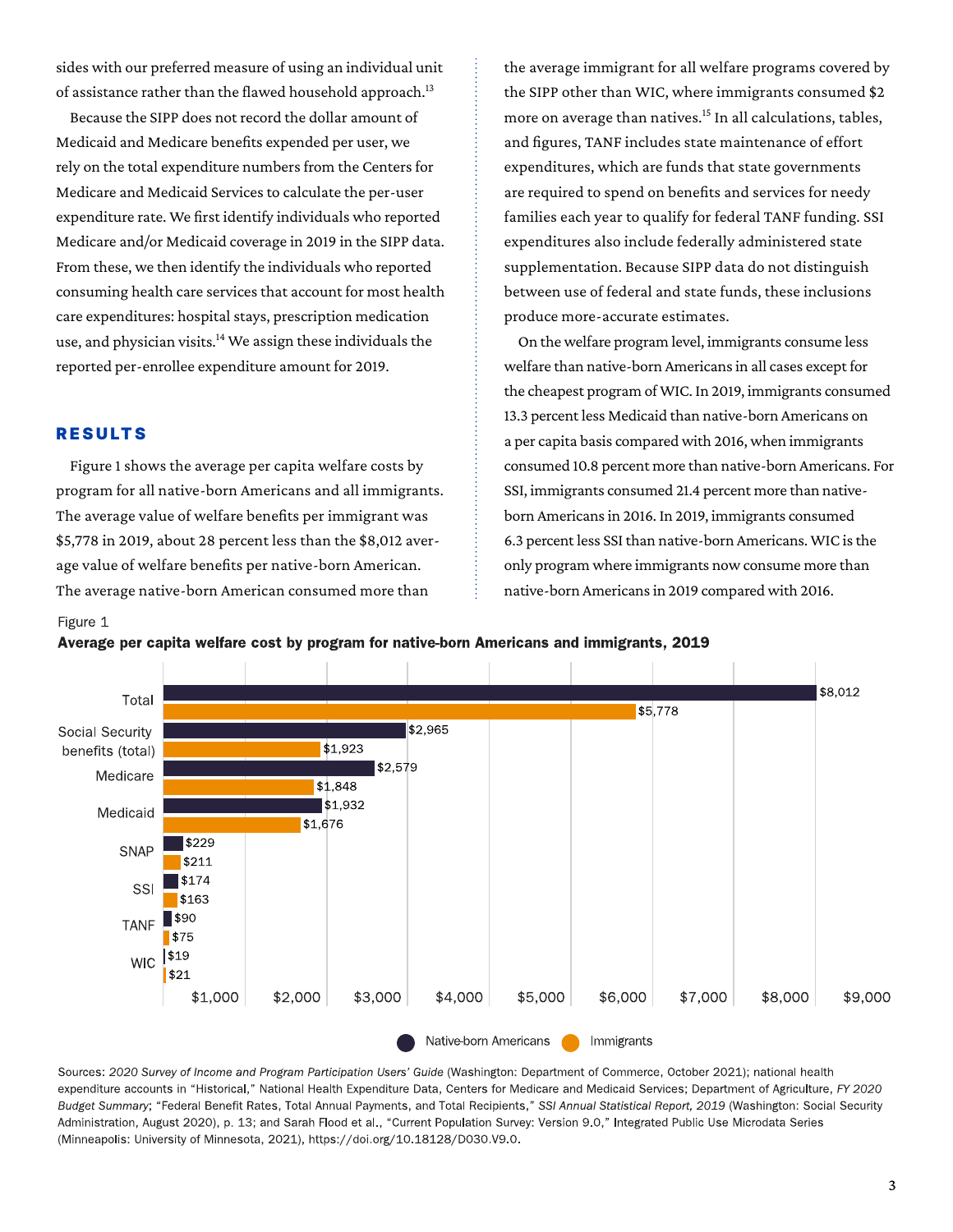Per capita welfare costs vary considerably by age and program. Figure 2 shows the per capita welfare cost for nativeborn American and immigrant children aged 0–17. Welfare costs for immigrant children are 43 percent lower than welfare costs for native-born American children. Figure 2 evaluates fewer welfare programs than Figure 1 because children in the 0–17 age bracket do not fulfill eligibility requirements for some means-based welfare programs.

Figure 3 shows the per capita welfare cost for workingage immigrants and native-born Americans aged 18–64. The value of welfare benefits consumed by working-age immigrants is about 37 percent less than the value of benefits consumed by working-age native-born Americans. WIC and Medicaid are the only programs where the average value of welfare benefits consumed per immigrant is higher than the average value of welfare benefits consumed per native, probably because more immigrants are legally eligible to receive those programs.

Figure 4 displays the per capita welfare cost for nativeborn Americans and immigrants aged 65 or older. Elderly immigrants consume, on average, about 19 percent less welfare benefits than native-born Americans. For Social

Security benefits and Medicare, the two largest programs, elderly immigrants consume less than elderly natives; for smaller programs and Medicaid, the opposite is true. When compared with Figures 2 and 3, Figure 4 shows that the per capita average cost for Medicaid, SSI, SNAP, and Social Security benefits for elderly immigrants is higher than the per capita average cost for younger immigrants. Per capita Medicare costs are also higher for the elderly but are lower for immigrants than for native-born Americans. This difference is probably the result of elderly immigrants having less access to the more expensive entitlement programs, such as Medicare and Social Security benefits.

Table 1 shows the average per capita immigrant welfare cost by program and age. Immigrant age significantly alters per capita welfare cost. Individual elderly immigrants aged 65 or older consume about 12.4 times more welfare benefits than immigrants aged 18–64 and about 14.3 times more welfare benefits than immigrant children aged 0–17. Reducing the welfare consumption of elderly immigrants aged 65 or older will yield the largest per capita fiscal benefits. Table 2 shows the same numbers for native-born Americans by age, where a similar pattern emerges.







Sources: 2020 Survey of Income and Program Participation Users' Guide (Washington: Department of Commerce, October 2021); national health expenditure accounts in "Historical," National Health Expenditure Data, Centers for Medicare and Medicaid Services; Department of Agriculture, FY 2020 Budget Summary; "Federal Benefit Rates, Total Annual Payments, and Total Recipients," SSI Annual Statistical Report, 2019 (Washington: Social Security Administration, August 2020), p. 13; and Sarah Flood et al., "Current Population Survey: Version 9.0," Integrated Public Use Microdata Series (Minneapolis: University of Minnesota, 2021), https://doi.org/10.18128/D030.V9.0.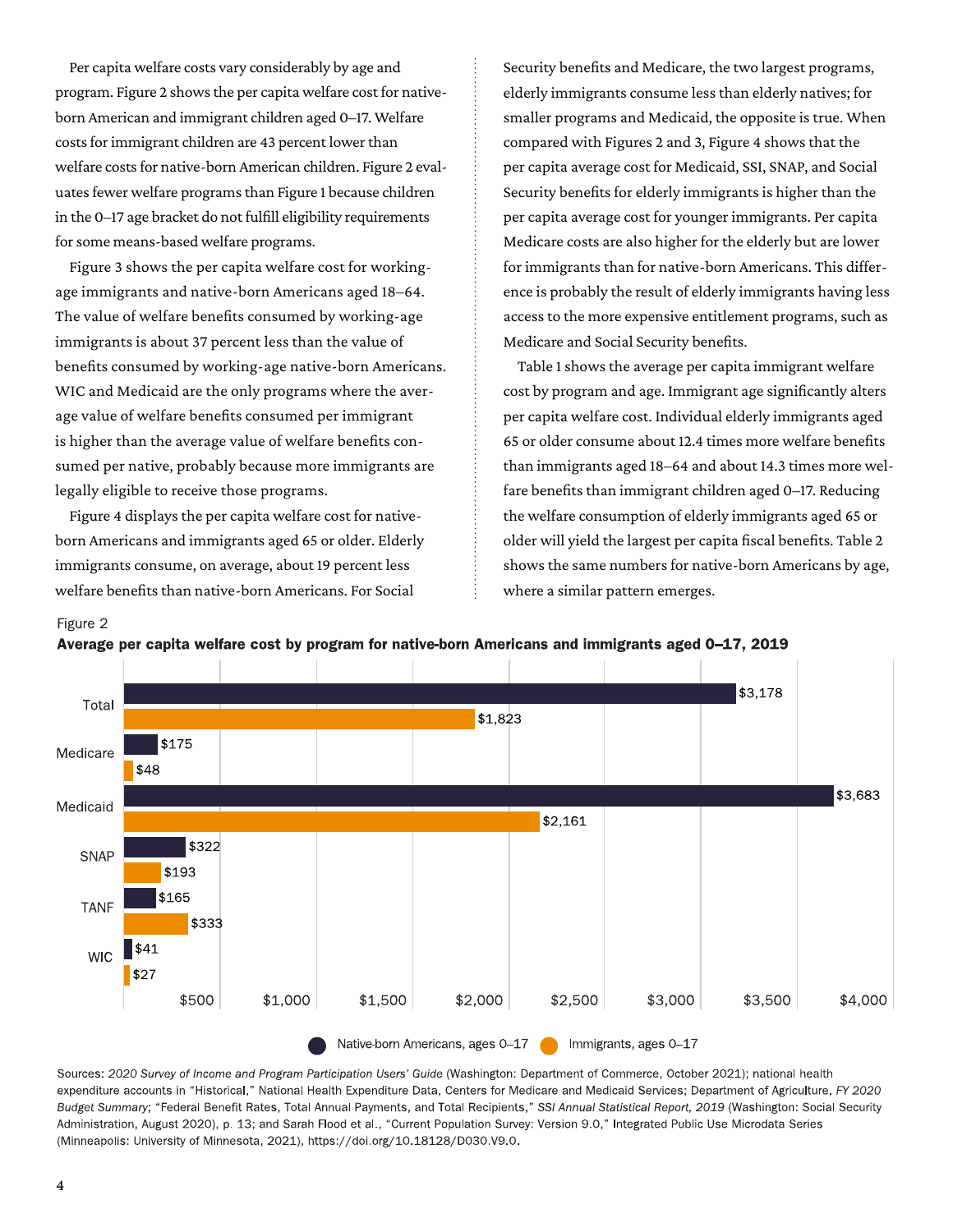## Figure 3



Average per capita welfare cost by program for native-born Americans and immigrants aged 18–64, 2019

Sources: 2020 Survey of Income and Program Participation Users' Guide (Washington: Department of Commerce, October 2021); national health expenditure accounts in "Historical," National Health Expenditure Data, Centers for Medicare and Medicaid Services; Department of Agriculture, FY 2020 Budget Summary; "Federal Benefit Rates, Total Annual Payments, and Total Recipients," SSI Annual Statistical Report, 2019 (Washington: Social Security Administration, August 2020), p. 13; and Sarah Flood et al., "Current Population Survey: Version 9.0," Integrated Public Use Microdata Series (Minneapolis: University of Minnesota, 2021), https://doi.org/10.18128/D030.V9.0.

#### Figure 4





Sources: 2020 Survey of Income and Program Participation Users' Guide (Washington: Department of Commerce, October 2021); national health expenditure accounts in "Historical," National Health Expenditure Data, Centers for Medicare and Medicaid Services; Department of Agriculture, FY 2020 Budget Summary; "Federal Benefit Rates, Total Annual Payments, and Total Recipients," SSI Annual Statistical Report, 2019 (Washington: Social Security Administration, August 2020), p. 13; and Sarah Flood et al., "Current Population Survey: Version 9.0," Integrated Public Use Microdata Series (Minneapolis: University of Minnesota, 2021), https://doi.org/10.18128/D030.V9.0.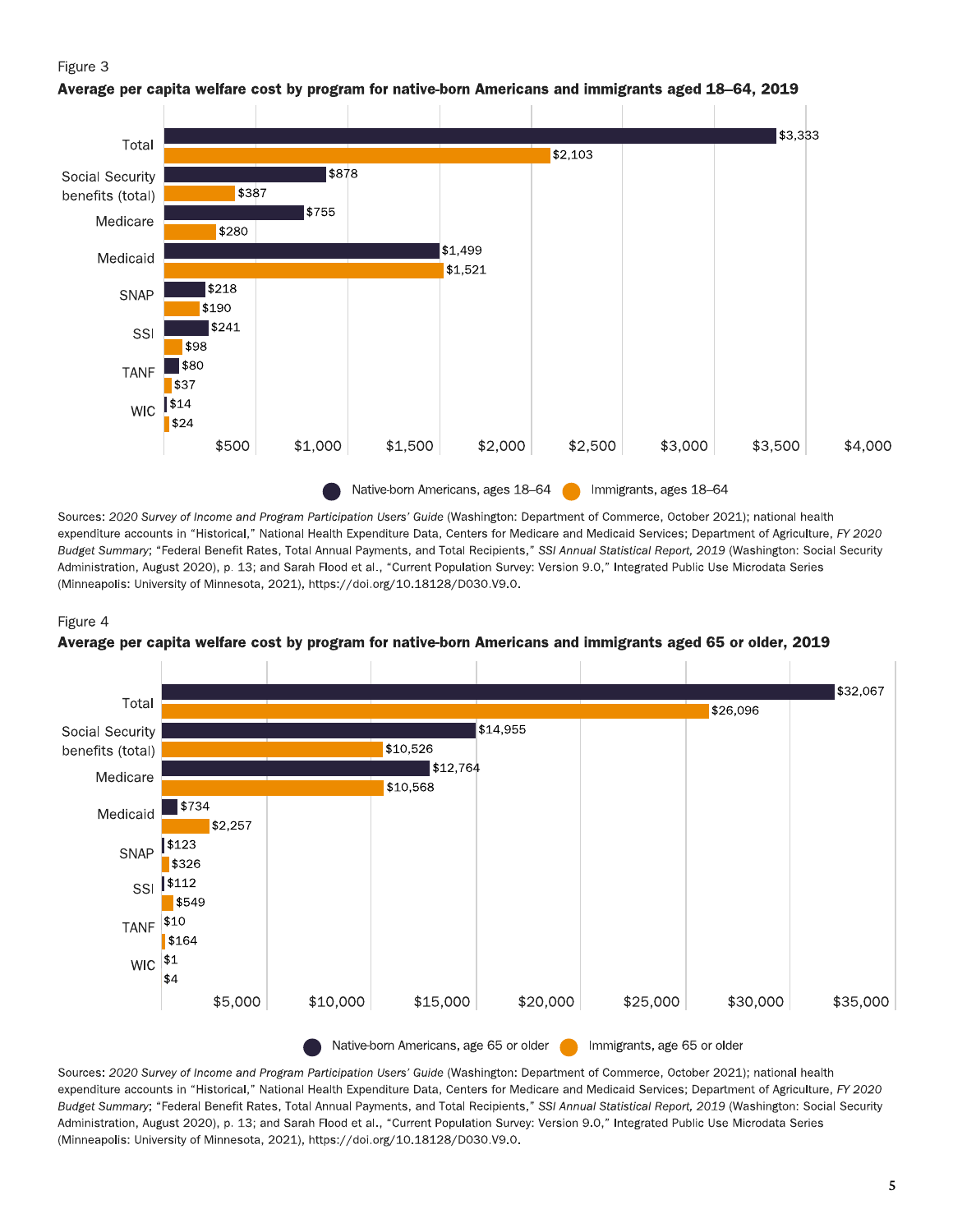# Table 1 Average per capita immigrant welfare cost by age, 2019

|                                            | Children (0-17) | Working age (18-64) | Elderly (65 and above) | <b>All immigrants</b> |
|--------------------------------------------|-----------------|---------------------|------------------------|-----------------------|
| Total                                      | \$1,823         | \$2,103             | \$26,096               | \$5,778               |
| <b>Social Security</b><br>benefits (total) | $\,$            | \$387               | \$10,526               | \$1,923               |
| Medicare                                   | \$48            | \$280               | \$10,568               | \$1,848               |
| Medicaid                                   | \$2,161         | \$1,521             | \$2,257                | \$1,676               |
| <b>SNAP</b>                                | \$193           | \$190               | \$326                  | \$211                 |
| SSI                                        | \$25            | \$98                | \$549                  | \$163                 |
| <b>TANF</b>                                | \$333           | \$37                | \$164                  | \$75                  |
| <b>WIC</b>                                 | \$27            | \$24                | \$4                    | \$21                  |

Sources: 2020 Survey of Income and Program Participation Users' Guide (Washington: Department of Commerce, October 2021); national health expenditure accounts in "Historical," National Health Expenditure Data, Centers for Medicare and Medicaid Services; Department of Agriculture, FY 2020 Budget Summary; "Federal Benefit Rates, Total Annual Payments, and Total Recipients," SSI Annual Statistical Report, 2019 (Washington: Social Security Administration, August 2020), p. 13; and Sarah Flood et al., "Current Population Survey: Version 9.0," Integrated Public Use Microdata Series (Minneapolis: University of Minnesota, 2021), https://doi.org/10.18128/D030.V9.0.

## Table 2

## Average per capita native-born American welfare cost by age, 2019

|                                     | Children (0-17)          | Working age (18-64) | Elderly (65 and above) | <b>All natives</b> |
|-------------------------------------|--------------------------|---------------------|------------------------|--------------------|
| Total                               | \$3,178                  | \$3,333             | \$32,067               | \$8,012            |
| Social Security<br>benefits (total) | $\overline{\phantom{a}}$ | \$878               | \$14,955               | \$2,965            |
| Medicare                            | \$175                    | \$755               | \$12,764               | \$2,579            |
| Medicaid                            | \$3,683                  | \$1,499             | \$734                  | \$1,932            |
| <b>SNAP</b>                         | \$322                    | \$218               | \$123                  | \$229              |
| SSI                                 | \$61                     | \$241               | \$112                  | \$174              |
| <b>TANF</b>                         | \$165                    | \$80                | \$10                   | \$90               |
| <b>WIC</b>                          | \$41                     | \$14                | \$1                    | \$19               |

Sources: 2020 Survey of Income and Program Participation Users' Guide (Washington: Department of Commerce, October 2021); national health expenditure accounts in "Historical," National Health Expenditure Data, Centers for Medicare and Medicaid Services; Department of Agriculture, FY 2020 Budget Summary; "Federal Benefit Rates, Total Annual Payments, and Total Recipients," SSI Annual Statistical Report, 2019 (Washington: Social Security Administration, August 2020), p. 13; and Sarah Flood et al., "Current Population Survey: Version 9.0," Integrated Public Use Microdata Series (Minneapolis: University of Minnesota, 2021), https://doi.org/10.18128/D030.V9.0.

# WELFARE USAGE RATES

The figures and tables above present the weighted average value of welfare benefits consumed per capita. Tables 3 and 4 show the usage rates for each age group of native-born Americans and immigrants for each welfare program. We consider a person to have used the welfare program if that person consumed the welfare benefit at any point during the 2019 calendar year. Medicare and Medicaid usage rates only include individuals who were covered by the programs and consumed their services through hospital stays, prescription drugs, or physician visits. This differs from our previous

brief, in which usage rates included all covered individuals. We believe this change improves our analysis, since welfare *consumption*, not coverage, is the primary subject of this brief. The Social Security benefits in Tables 3 and 4 are divided between those received on behalf of children and those received on behalf of oneself.

# **DISCUSSION**

Overall, immigrants consume about 28 percent fewer welfare and entitlement benefits than native-born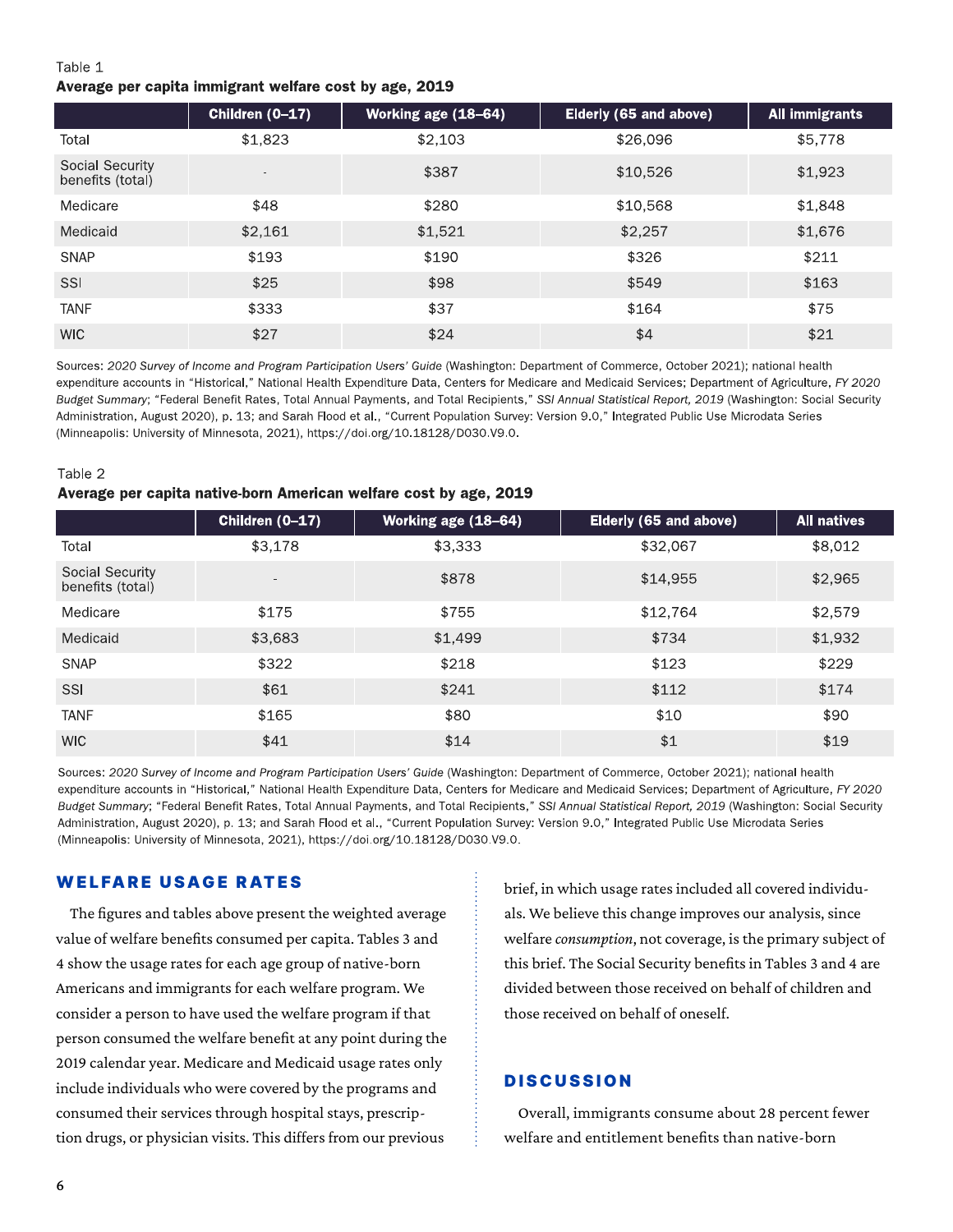#### Table 3

#### immigrant welfare use rates by age, 2019

|                                  | Children $(0-17)$ | Working age (18-64) | Elderly (65 and above) | <b>All immigrants</b> |
|----------------------------------|-------------------|---------------------|------------------------|-----------------------|
| Social Security benefits (child) | 0.0%              | 0.9%                | 0.5%                   | 0.8%                  |
| Social Security benefits (self)  | 0.0%              | 2.3%                | 72.1%                  | 12.0%                 |
| Medicare                         | 0.4%              | 1.9%                | 79.3%                  | 12.6%                 |
| Medicaid                         | 19.5%             | 11.0%               | 18.6%                  | 12.5%                 |
| <b>SNAP</b>                      | 17.1%             | 12.0%               | 17.1%                  | 13.0%                 |
| SSI                              | 0.6%              | 1.6%                | 10.1%                  | 2.7%                  |
| <b>TANF</b>                      | 3.2%              | 0.4%                | 0.7%                   | 0.6%                  |
| <b>WIC</b>                       | 13.2%             | 7.4%                | 1.6%                   | 6.9%                  |

Source: 2020 Survey of Income and Program Participation Users' Guide (Washington: Department of Commerce, October 2021).

#### Table 4

## Native-born American welfare use rates by age, 2019

|                                  | Children (0-17) | Working age (18-64) | Elderly (65 and above) | <b>All natives</b> |
|----------------------------------|-----------------|---------------------|------------------------|--------------------|
| Social Security benefits (child) | 0.0%            | 0.6%                | 0.2%                   | 0.4%               |
| Social Security benefits (self)  | 0.0%            | 6.5%                | 86.6%                  | 18.2%              |
| Medicare                         | 1.3%            | 5.3%                | 88.9%                  | 18.2%              |
| Medicaid                         | 29.3%           | 11.5%               | 5.6%                   | 15.0%              |
| <b>SNAP</b>                      | 17.8%           | 12.3%               | 6.9%                   | 12.8%              |
| SSI                              | 1.1%            | 3.3%                | 2.1%                   | 2.5%               |
| <b>TANF</b>                      | 1.9%            | 0.7%                | 0.2%                   | 0.9%               |
| <b>WIC</b>                       | 12.3%           | 4.1%                | 0.3%                   | 5.5%               |

Source: 2020 Survey of Income and Program Participation Users' Guide (Washington: Department of Commerce, October 2021).

Americans. Working-age and elderly immigrants tend to consume more Medicaid benefits than native-born Americans in the same age groups, but for all other large programs and many minor ones, natives are more expensive than immigrants on a per capita basis. This exception is possibly due to a substitution effect: fewer immigrants qualify for the more expensive entitlement programs such as Medicare and more have legal access to Medicaid. For instance, states have the option of providing Medicaid to pregnant lawful permanent residents, immigrant children, and illegal immigrants in emergency situations and other rare cases.16 Refugees and asylum seekers also have access to means-tested welfare benefits for their first seven years in the United States.<sup>17</sup> Minor legal changes can significantly reduce immigrants' access to all these programs.<sup>18</sup>

Our findings here are similar to earlier Cato research that used the CPS instead of the SIPP data to measure welfare use and to Cato research that used nearly identical

methodologies with older SIPP data.<sup>19</sup> In fact, the gap between immigrant and native welfare use has widened by 7 percentage points since our last evaluation. Evaluating *individual* welfare usage—the correct methodology, according to the Department of Homeland Security and most other researchers in the field—is superior to the flawed household approach and yields directionally similar results regardless of whether the CPS or SIPP is used.<sup>20</sup> In other words, other evaluations of immigrant welfare usage based on the household methodology found that immigrants use more welfare *because* they counted the welfare usage of nonimmigrants in the household.

## CONCLUSION

Native-born Americans consume, on an average per capita basis, more welfare and entitlement benefits than immigrants. The dollar differences are most pronounced for the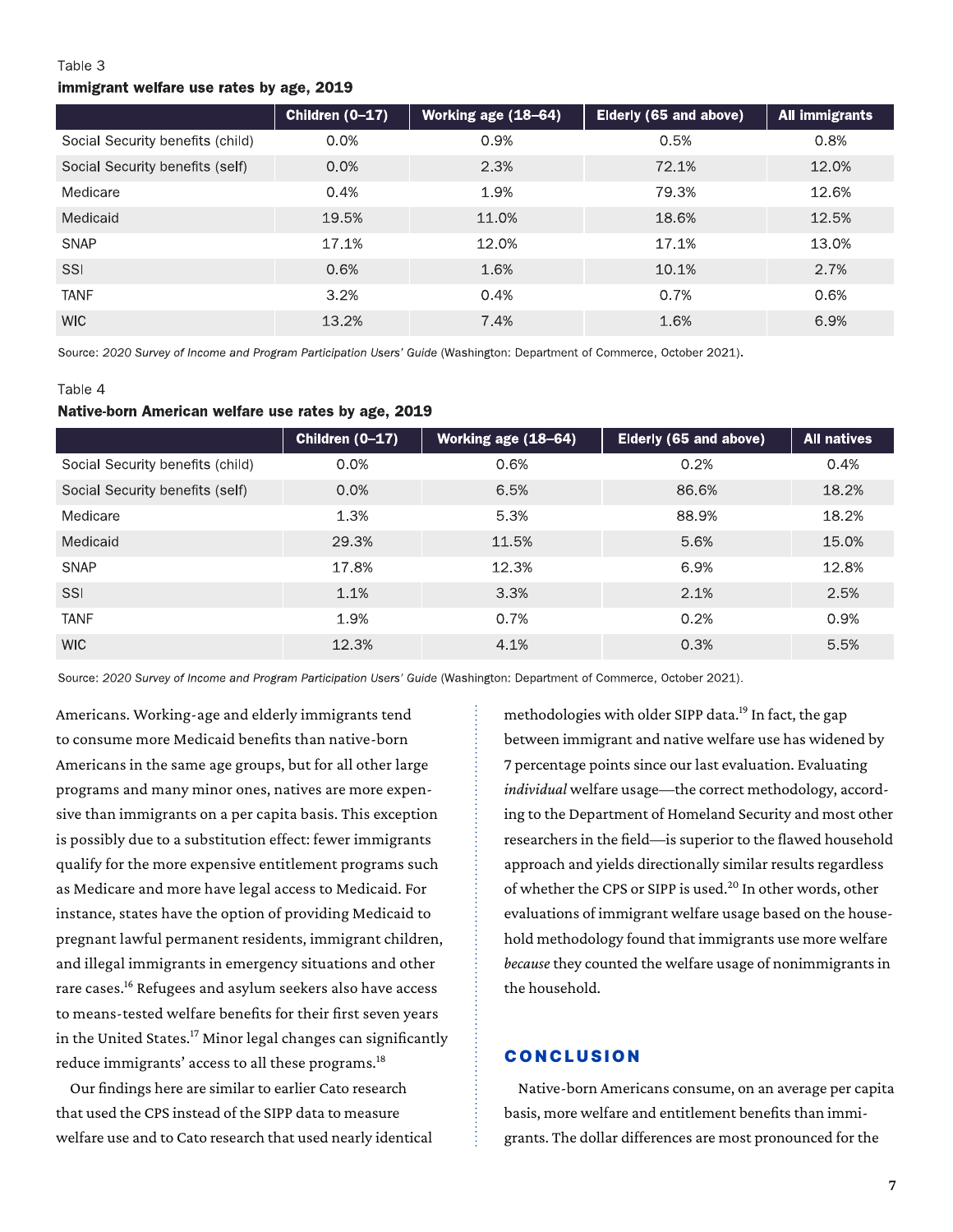large entitlement programs of Medicare and Social Security benefits, the two largest programs in the American welfare state. The largest percentage difference in per capita welfare consumption is between immigrant children and nativeborn American children. Although elderly and working-age

immigrants, on a per capita basis, consume more Medicaid than native-born Americans in the same age groups, and although immigrants occasionally consume more of the smaller welfare programs in certain age groups, those are the exceptions.

# NOTES

1. Alex Nowrasteh and Tu Le, "[Immigrant and Native Con](https://www.cato.org/publications/immigration-research-policy-brief/immigrant-native-consumption-means-tested-welfare)[sumption of Means-Tested Welfare and Entitlement Benefits](https://www.cato.org/publications/immigration-research-policy-brief/immigrant-native-consumption-means-tested-welfare) [in 2016: Evidence from the Survey of Income and Program](https://www.cato.org/publications/immigration-research-policy-brief/immigrant-native-consumption-means-tested-welfare)  [Participation](https://www.cato.org/publications/immigration-research-policy-brief/immigrant-native-consumption-means-tested-welfare)," Cato Institute Immigration Research and Policy Brief no. 15, January 14, 2020; and Alex Nowrasteh and Robert Orr, "[Immigration and the Welfare State: Immigrant](https://www.cato.org/immigration-research-policy-brief/immigration-welfare-state-immigrant-native-use-rates-benefit)  [and Native Use Rates and Benefit Levels for Means-Tested](https://www.cato.org/immigration-research-policy-brief/immigration-welfare-state-immigrant-native-use-rates-benefit)  [Welfare and Entitlement Programs](https://www.cato.org/immigration-research-policy-brief/immigration-welfare-state-immigrant-native-use-rates-benefit)," Cato Institute Immigration Research and Policy Brief no. 6, May 10, 2018.

2. "Historical Tables," White House, Office of Management and Budget, Table 1.1; "Historical," National Health Expenditure Data, Centers for Medicare and Medicaid Services; *2020 Annual Report of the Board of Trustees of the Federal Old-Age and Survivors Insurance and Federal Disability Insurance Trust Funds* (Washington: Social Security Administration, April 22, 2020); Department of Agriculture, *FY 2020 Budget Summary*; "Federal Benefit Rates, Total Annual Payments, and Total Recipients," *SSI Annual Statistical Report, 2019* (Washington: Social Security Administration, August 2020), p. 13; and *FY 2019 TANF Financial Data* (Washington: Office of Family Assistance, Department of Health and Human Services, October 19, 2020).

3. "Historical," National Health Expenditure Data, Centers for Medicare and Medicaid Services; *2020 Annual Report of the Board of Trustees of the Federal Old-Age and Survivors Insurance and Federal Disability Insurance Trust Funds* (Washington: Social Security Administration, April 22, 2020); Department of Agriculture, *FY 2020 Budget Summary*; "Federal Benefit Rates, Total Annual Payments, and Total Recipients," *SSI Annual Statistical Report, 2019* (Washington: Social Security Administration, August 2020), p. 13; and *FY 2019 TANF Financial Data* (Washington: Office of Family Assistance, Department of Health and Human Services, October 19, 2020).

4. "List of 80+ Federal Welfare Programs," Single Mother Guide, [https://singlemotherguide.com/federal-welfare](https://singlemotherguide.com/federal-welfare-programs/)[programs/](https://singlemotherguide.com/federal-welfare-programs/).

5. *2020 Survey of Income and Program Participation Users' Guide* (Washington: Department of Commerce, October 2021).

6. Sarah Flood et al., "Current Population Survey: Version 9.0," Integrated Public Use Microdata Series (Minneapolis: University of Minnesota, 2021), [https://doi.org/10.18128/](https://doi.org/10.18128/D030.V9.0) [D030.V9.0](https://doi.org/10.18128/D030.V9.0).

7. Nowrasteh and Le, "[Immigrant and Native Consumption](https://www.cato.org/publications/immigration-research-policy-brief/immigrant-native-consumption-means-tested-welfare)  [of Means-Tested Welfare and Entitlement Benefits in 2016](https://www.cato.org/publications/immigration-research-policy-brief/immigrant-native-consumption-means-tested-welfare)."

8. "Historical," National Health Expenditure Data, Centers for Medicare and Medicaid Services; *2020 Annual Report of the Board of Trustees of the Federal Old-Age and Survivors Insurance and Federal Disability Insurance Trust Funds* (Washington: Social Security Administration, April 22, 2020); Department of Agriculture, *FY 2020 Budget Summary*; "Federal Benefit Rates, Total Annual Payments, and Total Recipients," *SSI Annual Statistical Report, 2019* (Washington: Social Security Administration, August 2020), p. 13; and *FY 2019 TANF Financial Data* (Washington: Office of Family Assistance, Department of Health and Human Services, October 19, 2020).

9. Bruce D. Meyer, Wallace K. C. Mok, and James X. Sullivan, "The Under-Reporting of Transfers in Household Surveys: Its Nature and Consequences," NBER Working Paper no. 15181, July 2009.

10. Nowrasteh and Le, "[Immigrant and Native Consump](https://www.cato.org/publications/immigration-research-policy-brief/immigrant-native-consumption-means-tested-welfare)[tion of Means-Tested Welfare and Entitlement Benefits](https://www.cato.org/publications/immigration-research-policy-brief/immigrant-native-consumption-means-tested-welfare)  [in 2016](https://www.cato.org/publications/immigration-research-policy-brief/immigrant-native-consumption-means-tested-welfare)"; and Nowrasteh and Orr, ["Immigration and the](https://www.cato.org/immigration-research-policy-brief/immigration-welfare-state-immigrant-native-use-rates-benefit)  [Welfare State.](https://www.cato.org/immigration-research-policy-brief/immigration-welfare-state-immigrant-native-use-rates-benefit)"

11. George J. Borjas and Lynette Hilton, "Immigration and the Welfare State: Immigrant Participation in Means-Tested Entitlement Programs," *Quarterly Journal of Economics* 111, no. 2 (May 1996): 575–604; and Steven A. Camarota and Karen Zeigler, "63% of Non-Citizen Households Access Welfare Programs: Compared to 35% of Native Households," Center for Immigration Studies, November 20, 2018.

12. Nowrasteh and Orr, ["Immigration and the Welfare](https://www.cato.org/immigration-research-policy-brief/immigration-welfare-state-immigrant-native-use-rates-benefit)  [State](https://www.cato.org/immigration-research-policy-brief/immigration-welfare-state-immigrant-native-use-rates-benefit)"; and Leighton Ku and Brian Bruen, ["Poor Immigrants](https://www.cato.org/publications/economic-development-bulletin/poor-immigrants-use-public-benefits-lower-rate-poor)  [Use Public Benefits at a Lower Rate than Poor Native-Born](https://www.cato.org/publications/economic-development-bulletin/poor-immigrants-use-public-benefits-lower-rate-poor)  [Citizens](https://www.cato.org/publications/economic-development-bulletin/poor-immigrants-use-public-benefits-lower-rate-poor)," Cato Institute Economic Development Bulletin no. 17, March 4, 2013.